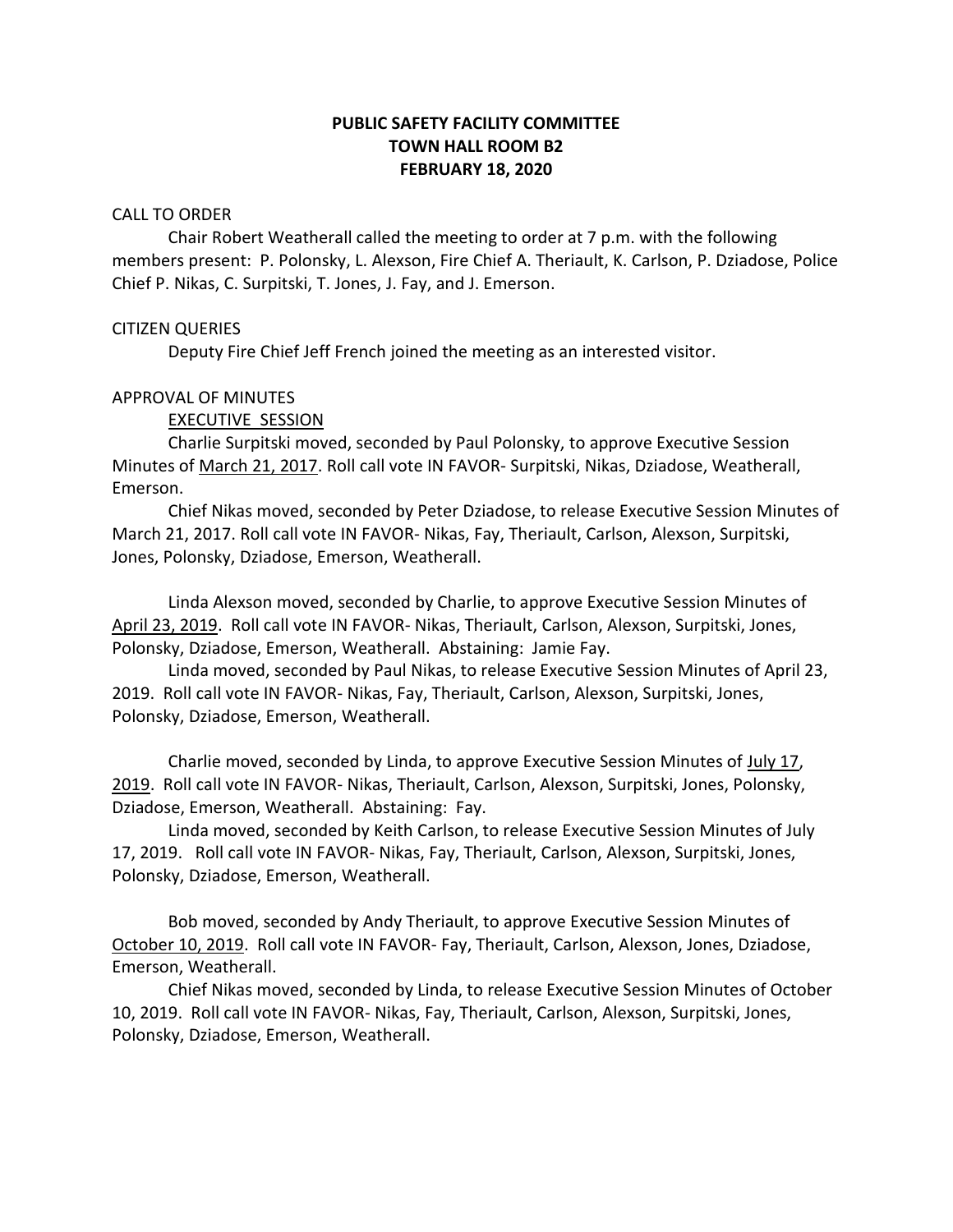# OPEN SESSION

Charlie moved, seconded by Tammy, to approve Open Session Minutes of January 14, 2020. UNANIMOUS.

Linda moved, seconded by Paul P., to approve Open Session Minutes of January 29, 2020. UNANIMOUS.

#### REFLECTION ON PUBLIC ENGAGEMENT

Bob and others reported that the forum held on January 29 at Our Lady of Hope church was successful and the overall feedback was a positive response. Some of the questions raised by attendees called attention to areas not previously discussed such as the communication towers.

# FORUMS/ NEWSPAPER COVERAGE/TOURS

Bob and others suggested that the Committee meet with various groups around town in a forum atmosphere: AGN, Rotary, the Country Club, outer Linebrook at that fire station, Helenic Center, Little Neck, Yacht Club, Bialek Park group, Council on Aging, and Sisters of Notre Dame. On the idea of a "clock" for a timeline, Peter suggested a countdown for meetings with groups throughout the town, and Bob asked Charlie to draft a calendar so that there will be an order to the process. Peter suggested putting the questions from the church meeting on the website. Linda suggests that ICAM attend these outside forums. A second meeting at the church was suggested by Peter with conceptual drawings so that concerns can be addressed.

Jean reported meeting with the publisher of Ipswich Local News, John Muldoon, who had good suggestions for articles/pictures of everyday events and the inadequate facilities at Fire and Police headquarters and the timing for all of them.

Suggestions from members for publication during March -May were as follows:

1. An essay from the professionals at the police/fire stations citing problems at their place of work. Examples: an unruly person being escorted up the very difficult set of stairs at the Police Station; what it is like to drive the fire truck out into the street in heavy traffic.

2. Some experience from every public safety category (emergency management, harbor, shellfish, communication) should be relayed to the public.

3. Comparison of new facilities in other towns close to Ipswich relating to the size of their and our (proposed) building and number of personnel.

4. Information on the website relating to the bond which is coming off the High School in 2020.

5. A financial piece on the website from the Finance Director and how the new facility might affect property taxes.

#### DESIGN DEVELOPMENT

Bob asked about the physical appearance of the new facility—what would the committee like? the community want? When does HKT need an answer? Jamie suggested some pictures from the architect which might be discussed. Bob felt that the new facility